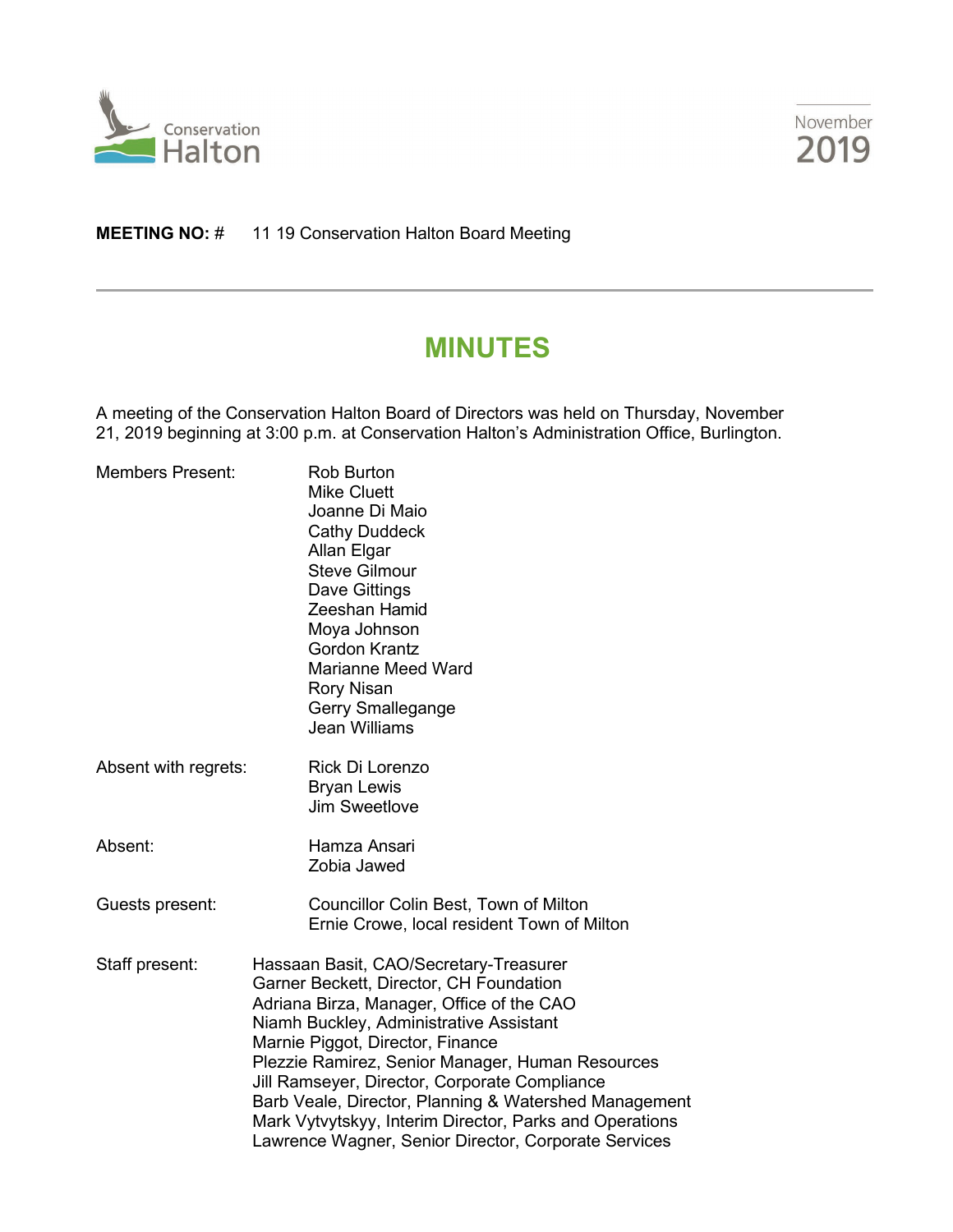



Janelle Weppler, Associate Director, Engineering

Chair Gerry Smallegange called the meeting to order at 3:05 p.m.

## **1. Acceptance of Agenda as distributed**

**CHBD 11 01** Moved by: Jean Williams Seconded by Joanne Di Maio

THAT the Agenda **be approved as distributed.**

*Carried*

## **2. Disclosure of Pecuniary Interest for Board of Directors**

There were **NONE.**

#### **3. Delegation**

Carriage Square Pedestrian Bridge Repair Request Councillor Colin Best, Town of Milton

#### **4. Presentations**

Milton Flood Conveyance Channel – Carriage Square Pedestrian Bridge (Action Item 6.1) Janelle Weppler, Associate Director, Engineering

2020 Budget & Business Plan (Action Item 6.9) Hassaan Basit, CAO/Secretary-Treasurer

## **5. Consent Items**

Roll Call & Mileage Approval of Conservation Halton Board of Director meeting minutes of October 24, 2019 Approval of the Finance & Audit Meeting Minutes of October 24, 2019 Approval of Governance Committee Meeting Minutes of November 7, 2019 (CH Board Work Plan for 2020)

- 5.1 Kelso Dam Update (Report: # CHBD 11 19 01)
- 5.2 Conservation Halton Submission Regarding the Proposed Revisions to the Aggregate Resources Act ERO No. 019-0556/CH File No.: PPO 052 (Report: # CHBD 11 19 02)
- 5.3 Purchasing Report August 1 to October 31, 2019 (Report: # CHBD 11 19 03)
- 5.4 Health & Safety Report (Report: # CHBD 11 19 04)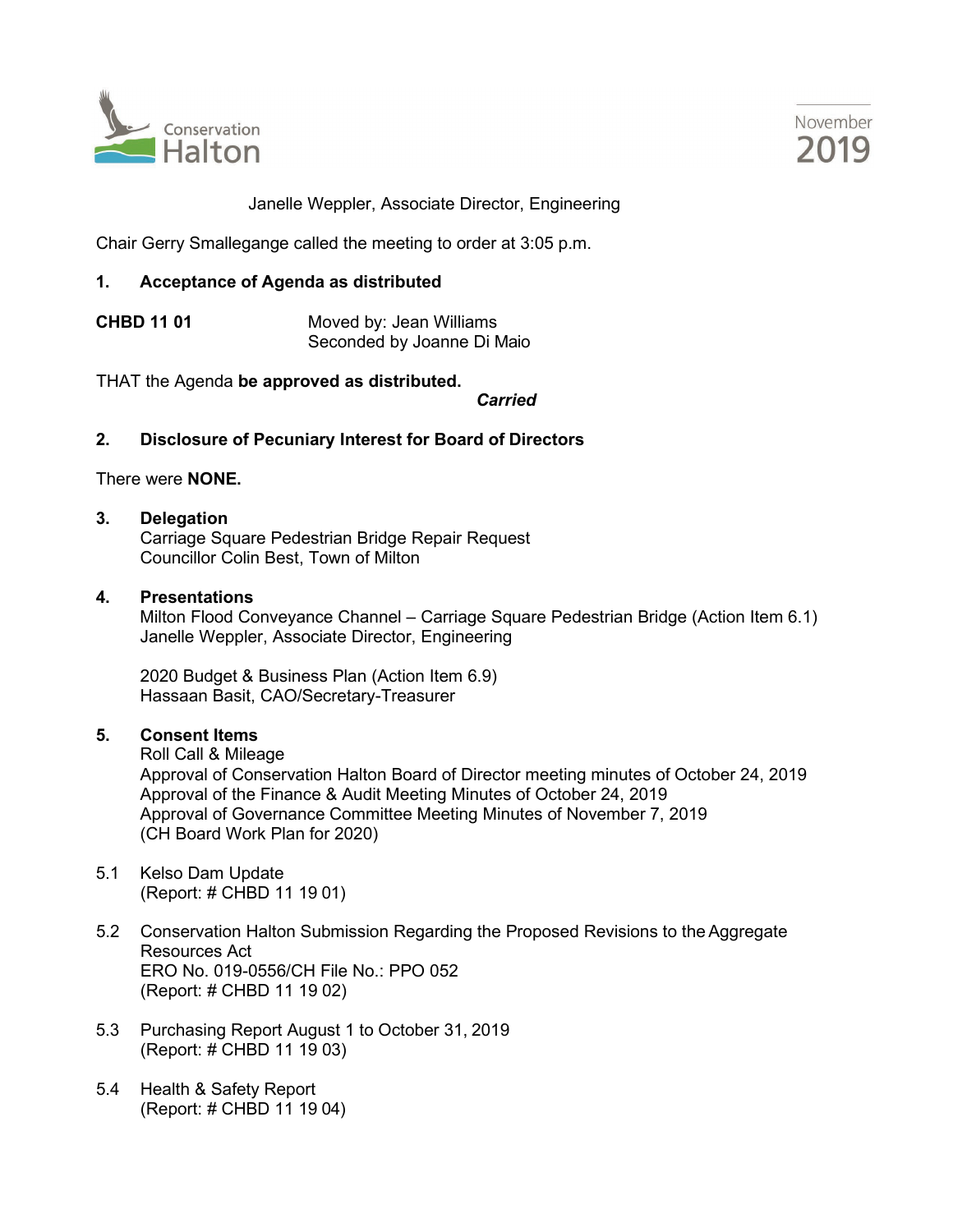



5.5 CH Corporate Policies & Procedures (Report: # CHBD 11 19 05)

The Consent Items **were adopted**.

#### **6.0 Action Items**

**6.1** Milton Flood Conveyance Channel – Carriage Square Pedestrian Bridge (Report: # CHBD 11 19 06)

**CHBD 11 02** Moved by: Cathy Duddeck Seconded by Moya Johnson

#### **A Motion was called to amend the recommendations as follows:**

THAT the Conservation Halton Board of Directors **approves the decommissioning of the Carriage Square Pedestrian Bridge crossing over the Milton Flood Conveyance Channel effective immediately.**

A vote was recorded as follows:

IN FAVOUR AGAINST Rob Burton Gordon Krantz Mike Cluett Joanne Di Maio Cathy Duddeck **Allan Elgar** Steve Gilmour Dave Gittings Zeeshan Hamid Moya Johnson Marianne Meed Ward Rory Nisan Gerry Smallegange Jean Williams

*Carried*

**CHBD 11 03** Moved by: Mike Cluett Seconded by Joanne De Miao

THAT the Conservation Halton Board of Directors **directs CH staff to allow a grace period of 90 days to give interested parties the opportunity to present a solution before commencing with the permanent decommissioning of the Carriage Square Pedestrian Bridge crossing over the Milton Flood Conveyance Channel.**

A unanimous vote in favour was recorded.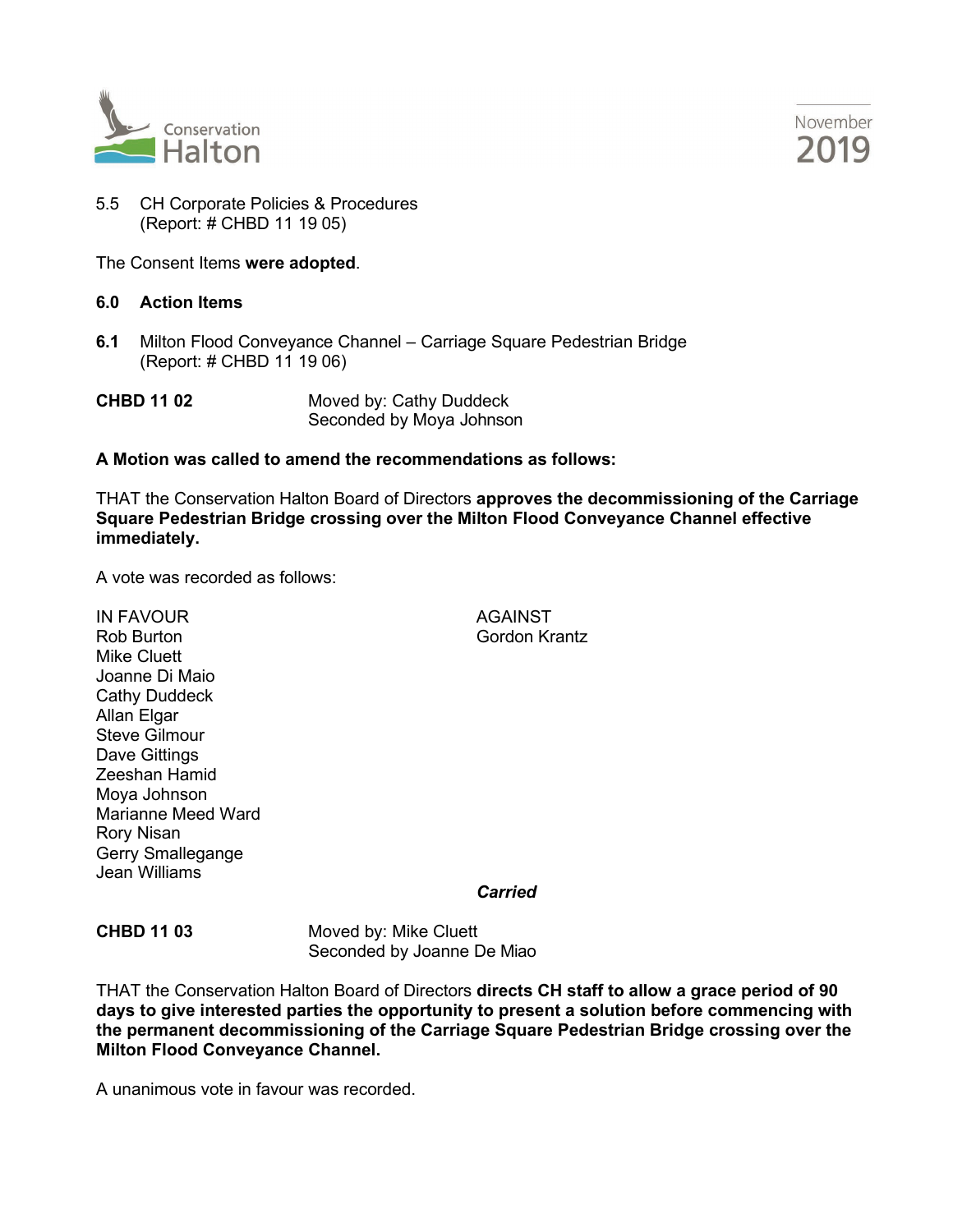



## IN FAVOUR

Rob Burton Mike Cluett Joanne Di Maio Cathy Duddeck Allan Elgar Steve Gilmour Dave Gittings Zeeshan Hamid Moya Johnson Gordon Krantz Marianne Meed Ward Rory Nisan Gerry Smallegange Jean Williams

#### *Carried*

**6.2** CH Committees Terms of Reference Update (Report: # CHBD 11 19 07)

**CHBD 11 04** Moved by: Moya Johnson Seconded by: Jean Williams

THAT the Conservation Halton Board of Directors **approves the Updated Terms of Reference for the CH Governance Committee and change the name to "Governance and Risk Committee";**

AND

THAT the Conservation Halton Board of Directors **approves the Updated Terms of Reference for the CH Finance and Audit Committee;**

AND

THAT the Conservation Halton Board of Directors **approves the Updated Terms of Reference for the CH CAO Compensation Committee.**

## *Carried*

- **6.3** Business Case Floodplain Mapping Program (Report: # CHBD 11 19 08)
- **CHBD 11 05** Moved: Moya Johnson Seconded: Allan Elgar

THAT the Conservation Halton Board of Directors **approve the Business Case for Floodplain Mapping Program.**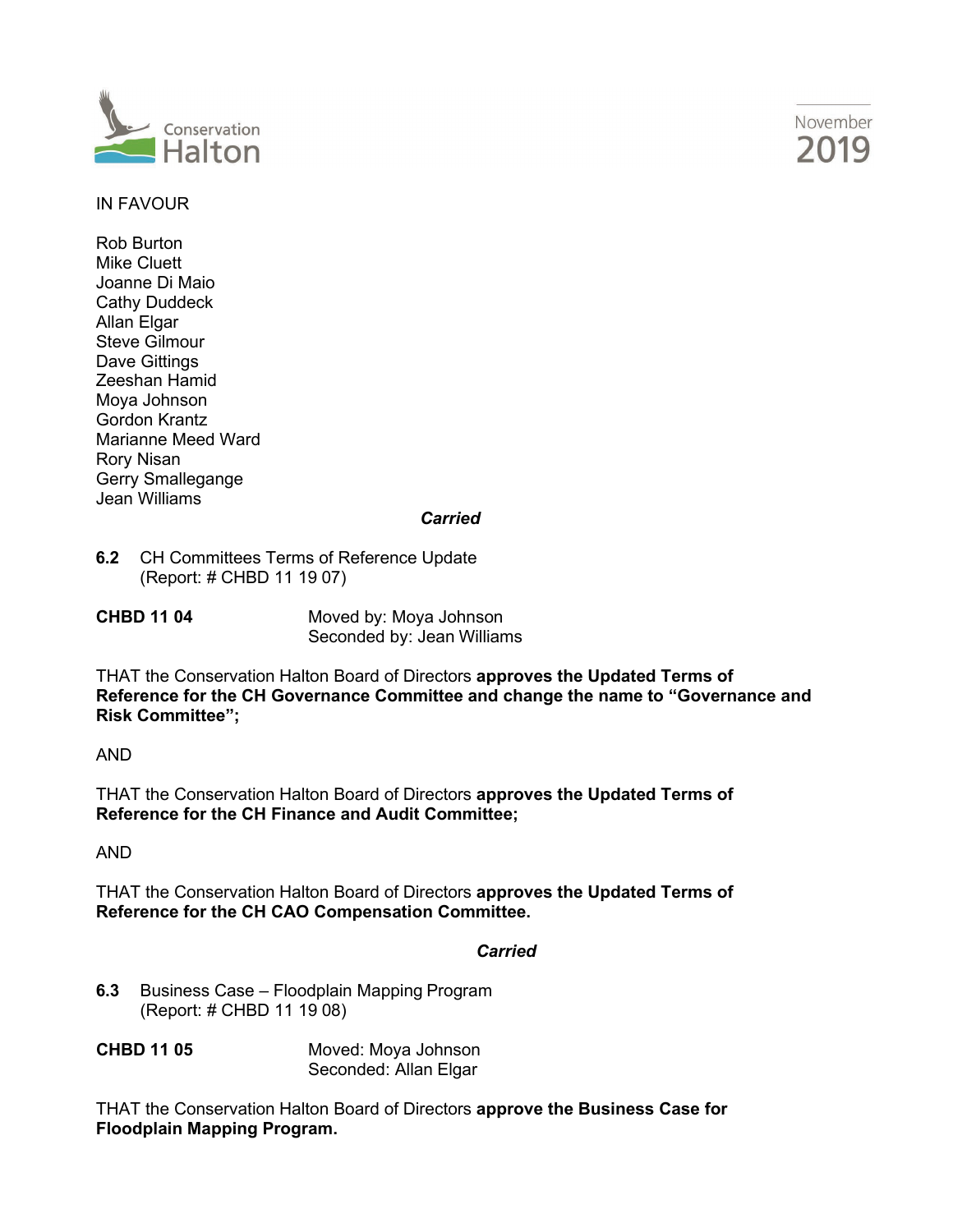



#### AND

## THAT the Business Case be **shared with Municipal Funding Partners as part of the funding request for 2020-2026.**

#### *Carried*

- **6.4** Appointment of Provincial Offences Officer under Ontario Regulation 162/06 pursuant to the Conservation Authorities (Report: # CHBD 11 19 09)
- **CHBD 11 06** Moved: Allan Elgar Seconded: Jean Williams

THAT the Conservation Halton Board of Directors **approve the appointment of Andrew Fera as an Officer, as set out in the Conservation Authorities Act and Ontario Regulation 162/06.**

#### *Carried*

- **6.5** Proposed 2020 Plan Review and Permit Application Fees CH File Number: ADM 049 (Report: # CHBD 11 19 10)
- **CHBD 11 07** Moved: Moya Johnson Seconded: Allan Elgar

THAT the Conservation Halton Board of Directors **approve the proposed 2020 fees as outlined in the staff report entitled "Proposed 2020 Plan Review and Permit Application Fees," dated November 21, 2019, with an effective date of January 1, 20 2020;**

## AND

THAT the Conservation Halton Board of Directors **provide appropriate notice to municipalities and neighbouring conservation authorities; and, post the revised fee schedules to the Conservation Halton website.**

## *Carried*

**6.6** Conservation Halton Approximate Regulation Mapping Maintenance Protocol and Consolidated 2019 ARL Mapping (Report: # CHBD 11 19 11)

**CHBD 11 08** Moved by: Rob Burton Seconded by: Jean Williams

THAT the Conservation Halton Board of Directors **approves the Conservation Halton Approximate Regulation Mapping Maintenance Protocol;**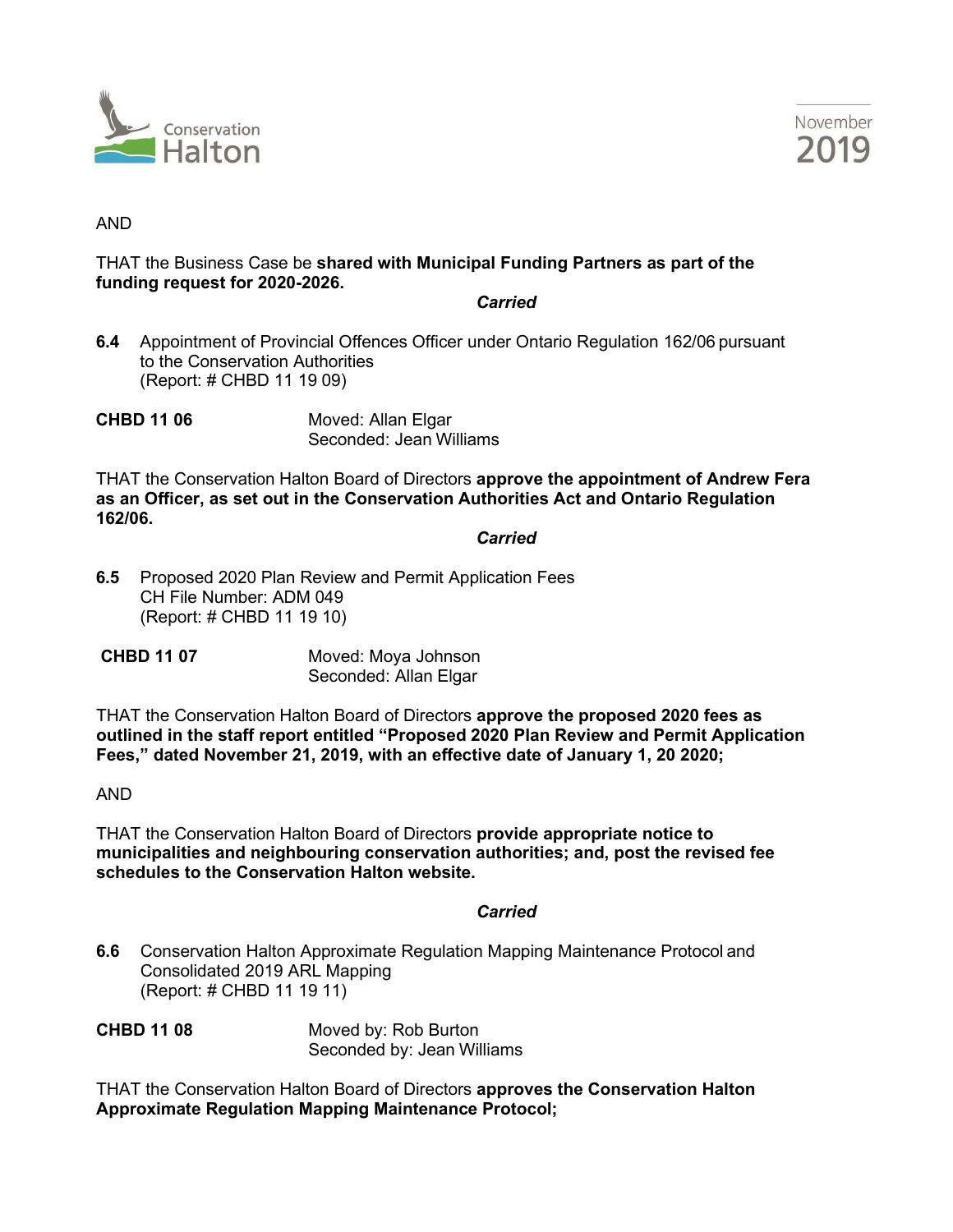



#### AND

THAT the Conservation Halton Board of Directors **approves the consolidated CH 2019 ARL Mapping for posting on the Conservation Halton website and for distribution to member municipalities.**

*Carried*

**6.7** Conservation Halton Reserves Policy (Report: # CHBD 11 19 12)

| <b>CHBD 11 09</b> | Moved by: Gordon Krantz |
|-------------------|-------------------------|
|                   | Seconded by: Rory Nisan |

THAT the Conservation Halton Board of Directors **approves the Conservation Halton Reserves Policy attached to the staff report dated November 21, 2019.**

AND

THAT **a new reserve be established for Buildings – State of Good Repair (SOGR) and that the balance be established in the 2019 year-end report to include the 2019 SOGR levy in excess of actual approved state of good repair capital costs incurred in 2019.**

- **6.8** Budget Variance Report for the Period Ended September 30, 2019 and 2019 Projected Year End Forecast (Report: # CHBD 11 19 13)
- **CHBD 11 10** Moved by: Dave Gittings Seconded by: Cathy Duddeck

THAT the Conservation Halton Board of Directors **receive for information the staff report dated November 21, 2019 on the Budget Variance Report for the period ended September 30, 2019 and 2019 Projected Year End Forecast;**

AND

THAT the Conservation Halton Board of Directors **approve a transfer from the Conservation Areas Capital Reserve of up to \$500,000 related to a potential shortfall in the fuel spill insurance claim recovery costs.**

**6.9** 2020 Budget & Business Plan Report: # CHBD 11 19 14

**CHBD 11 11** Moved by: Rob Burton Seconded by: Moya Johnson

THAT the Conservation Halton Board of Directors **approves Municipal funding of \$10,124,318 in the 2020 budget be approved by a weighted vote;**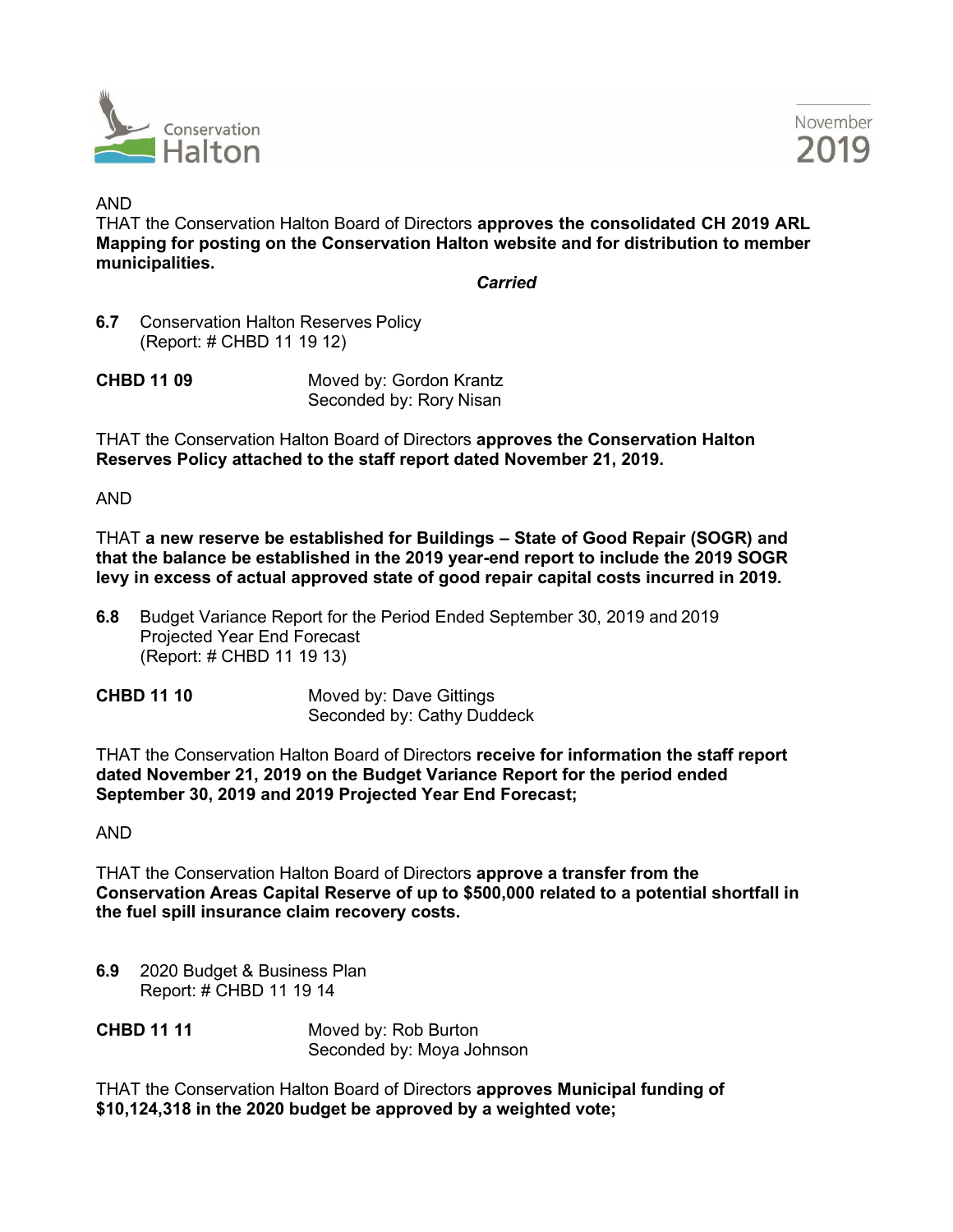

## **Recorded Vote:**

All present in Favour **Absent** 

Rob Burton Hamza Ansari Joanne Di Maio **Xanadia Afrika Afrika Afrika Zobia Jawed** Cathy Duddeck Bryan Lewis Steve Gilmour Dave Gittings Zeeshan Hamid Moya Johnson Gordon Krantz Marianne Meed Ward Rory Nisan Gerry Smallegange Jean Williams

Rick Di Lorenzo Jim Sweetlove

#### And

THAT the CH Board of Directors **approve other municipal funding of \$330,000 in the 2020 budget for the Floodplain Mapping capital project;**

And

THAT the CH Board of Directors **approves transfers to and from reserves as outlined in this report;**

And

THAT the CH Board **approves the 2020 Budget & Business Plan as presented.**

*Carried*

CH Staff were asked to leave the meeting.

**7. In Camera**

| <b>CHBD 11 12</b> | Moved by: Rob Burton     |
|-------------------|--------------------------|
|                   | Seconded by Moya Johnson |

THAT the Conservation Halton Board of Directors CH **move In Camera.**

*Carried*

- 7.1 Legal Matter Report: #CHBD 11 19 15
- 7.2 Personnel Matter